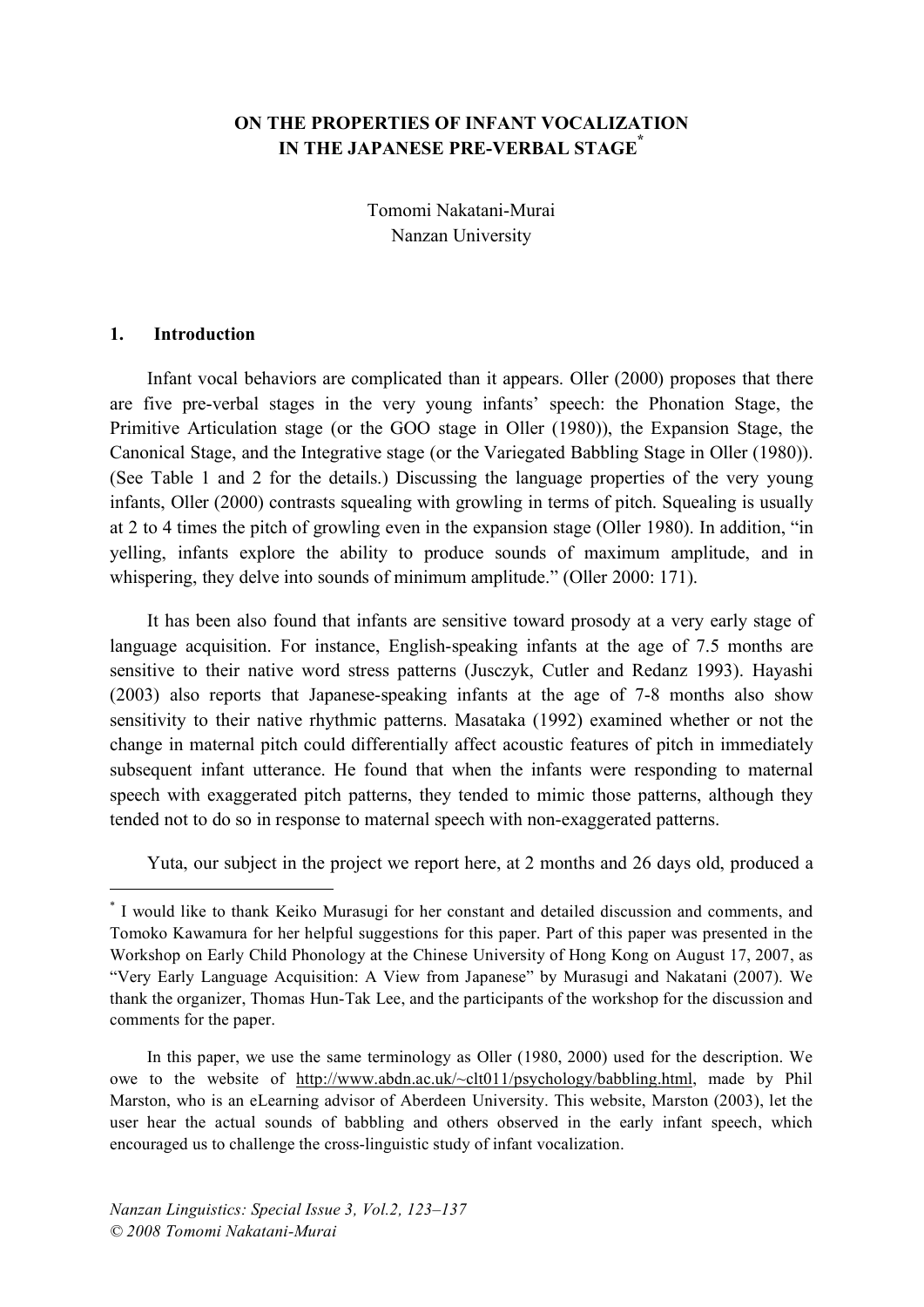prosodic word [o a yo] with the same intonation contour immediately after his father uttered [o ha yo]. It is notable that this "mimic" was observed in the natural context in our longitudinal study. Our infant was responding to the paternal speech though it did not have exaggerated pitch patterns even. Then, at a later stage, he also made request and expressed feeling not only by vocalization, but also with gestures, despite the fact that he never "learnt" such coding system based on the input available.

In this paper, we present a longitudinal observational study of a Japanese-speaking boy, Yuta. We videotaped the subject about 30 minutes a week from 1 month 3 days after his birth in natural context. He is at the age of 8.5 months as of December, 2007. When we started the observational study, he was at the beginning of the Primitive Articulation stage, and now he is in the Canonical stage after about the four-month Expansion stage. Based on the study, we first show that a Japanese-speaking infant goes through the same stage as Oller's (1980, 2000) observation summarized in (1) and (2). Then, we report that our subject conveys his request by rising intonation at the final edge of the utterance, and indicate the reference he refers to by gestures (such as the shape of the mouth and reaching of his arms) as early as in the Primitive Articulation stage. By investigating infant vocal and non-vocal behavior carefully, we discuss in this paper that the emergence of some language properties is very early, thereby arguing for the universality of infant vocalization and the innateness of such properties as intonation and gestures.

| Infant's age                                   | Characteristic vocalization types            | Metaphonological characteristic of mature languages                                           |
|------------------------------------------------|----------------------------------------------|-----------------------------------------------------------------------------------------------|
| $0-1$ month                                    | QRN (quasi-resonant nucleus)                 | Normal phonation in non-reflexive vocalizations                                               |
| phonation stage                                |                                              |                                                                                               |
| $2-3$ months                                   | GOO (QRN plus velar or uvular                | Vocalizations with closure of the vocal tract                                                 |
| GOO stage                                      | consonant-like element)                      |                                                                                               |
| 4-6 months                                     | FRN (fully resonant nuclei)                  | Use of resonance capacity providing possibility for                                           |
| expansion stage                                |                                              | contrasts of resonance types                                                                  |
|                                                | RSP (raspberry)                              | ?Front as opposed to back (GOO) closures?                                                     |
|                                                |                                              | Further manipulation of vocalizations during closure?                                         |
|                                                | SQ (squeal)                                  | Pitch contrasts                                                                               |
|                                                | GRL (growl)                                  |                                                                                               |
|                                                | YEL (yell)                                   | Amplitude contrasts                                                                           |
|                                                | <b>IES</b>                                   | ?Further control of vocal breath stream?                                                      |
|                                                | (ingressive-egressive sequence)              |                                                                                               |
|                                                | MB (marginal babble)                         | Alternation of <i>full</i> opening and closure of the vocal tract                             |
| 7-10 months<br>canonical stage                 | BB (canonical babbling)                      | syllabic timing constraints on relationship of openings<br>and closures (vocalic transitions) |
| $11-12$ months<br>variegated<br>babbling stage | VAR (variegated babbling)<br>GIB (gibberish) | Contrasts of consonantal and vocalic type<br>Contrasts of stress                              |

|  | (1) Table 1 Stages of Development in Phonetic Control (Oller 1980) |  |  |
|--|--------------------------------------------------------------------|--|--|
|  |                                                                    |  |  |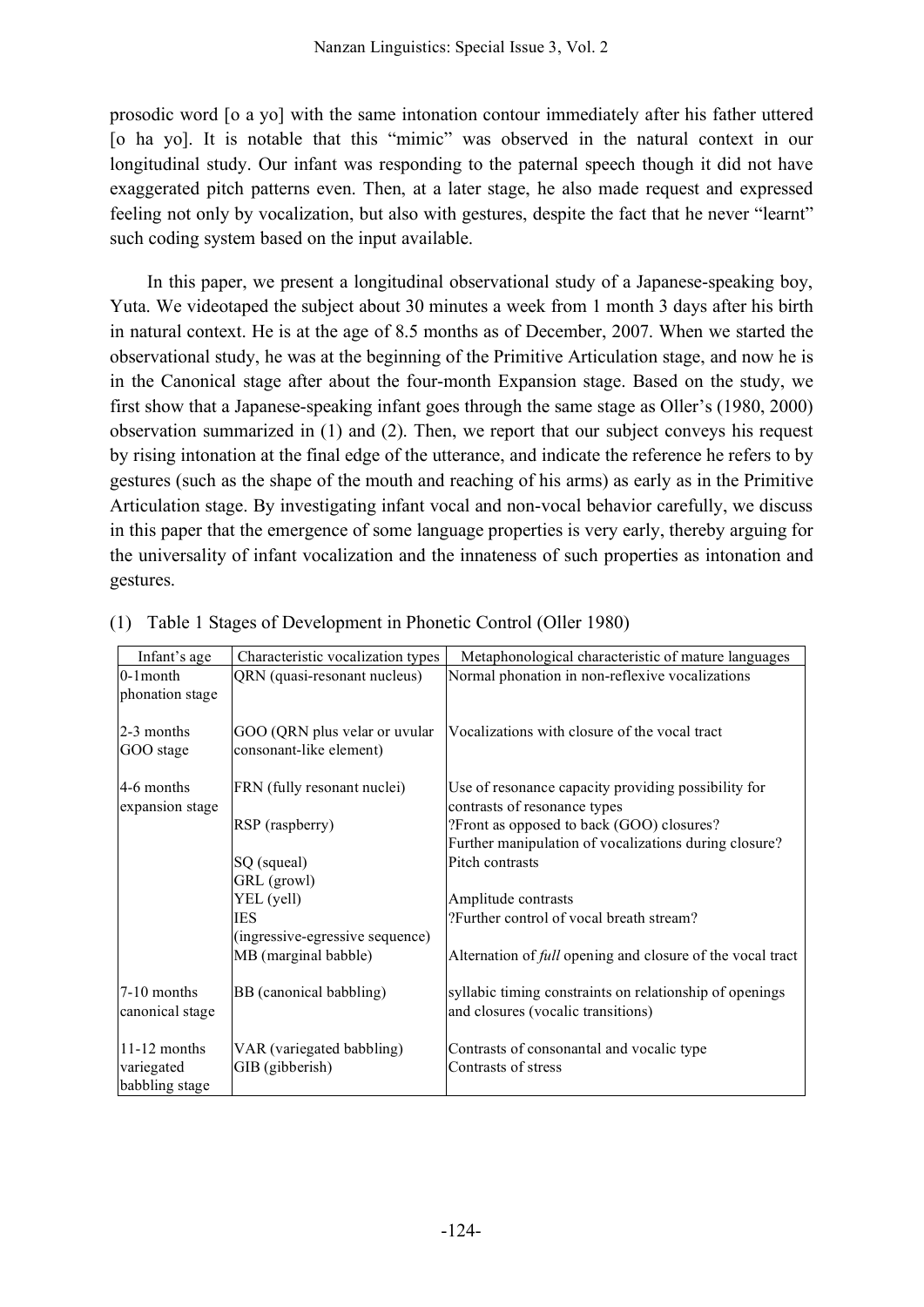# (2) Table 2 (Oller 2000)

| Phonation<br>Stage                                       | New Vocal<br><b>Types</b><br>Occurring:<br>Protophones<br>Quasivowels,<br>sometimes<br>with glottal<br>adjustments | New Vocal<br><b>Types</b><br>Occurring:<br>Other<br>Sounds<br>Vegetative<br>sounds;<br>crying | Infraphonological<br>Achievement:<br>Principles of<br>Well-Formed<br>Syllabification in<br>the Human<br>System<br>Normal Phonation                                                                                                 | Infraphonological<br>Achievement:<br>Properties of<br>Potential<br>Phonological<br>Systems<br>Very Primitive<br>Syllabification And<br>Rhythmic Hierarchy                                         | Infrasemiotic<br>Achievement:<br>Properties of<br>Potential Semiotic<br>Systems<br>Contextual<br>Freedom<br>(production of<br>quasivowels under<br>no external<br>stimulus control),<br>primitive Free<br>Expressivity     |
|----------------------------------------------------------|--------------------------------------------------------------------------------------------------------------------|-----------------------------------------------------------------------------------------------|------------------------------------------------------------------------------------------------------------------------------------------------------------------------------------------------------------------------------------|---------------------------------------------------------------------------------------------------------------------------------------------------------------------------------------------------|----------------------------------------------------------------------------------------------------------------------------------------------------------------------------------------------------------------------------|
| Primitive<br>Articulation<br>Stage<br>Expansion<br>Stage | Gooing<br>Full vowels,<br>squealing.<br>growling,<br>yelling,<br>whispering,                                       | Laughter                                                                                      | Articulatedness<br>(movements of the<br>vocal tract during<br>normal phonation,<br>creating primitive<br>consonant-like<br>margins)<br>Full resonance of<br>nuclei, creating<br>well-formed<br>vowel-like centers<br>for syllables | Primitive Signal<br>Analysis as<br>seen in extremely<br>variable production<br>of sounds in gooing<br>Signal Analysis<br>(exploration of<br>pitch, intensity,<br>resonance types),<br>Categorical | Directivity<br>(vocalization with<br>eye contact),<br>Interactivity (use<br>of gooing in<br>turn-taking<br>interactions)<br><b>Elaborate Free</b><br>Expressivity<br>(use of cry,<br>vegetqative sounds<br>and protophones |
|                                                          | raspberries,<br>marginal<br>babbling                                                                               |                                                                                               |                                                                                                                                                                                                                                    | Adaptation,<br>primitive<br>Recombinability in<br>marginal babbling                                                                                                                               | in playful<br>self-expression),<br>early Imitability                                                                                                                                                                       |
| Canonical<br>Stage                                       | Canonical<br>babbling,<br>reduplicated<br>babbling,<br>variegated<br>babbling                                      |                                                                                               | Well-formed<br>transitions between<br>margins and nuclei                                                                                                                                                                           | Fully well-formed<br>Syllabification,<br>early<br>Recombinability of<br>syllables, early<br>Rhythmical<br>Hierarchy,<br>Hot/Cool Synthesis                                                        | More elaborate<br>Imitability,<br>Designation                                                                                                                                                                              |
| Integrative<br>Stage                                     | Gibberish,<br>mixing of<br>early speech<br>and babbling                                                            |                                                                                               | Elaboration of<br>babbling and speech                                                                                                                                                                                              | Further<br>Recombinability,<br>and early<br>Segmentatioin                                                                                                                                         | Conventionality,<br>Arbitrarity,<br>Early Semanticity,<br>Displaceability,<br>Propositionality                                                                                                                             |

# **2. The Sounds of Speech in Infancy**

Based on the one-year observation of his verbal and non-verbal behavior, in this section, we report the phonological development of our subject, Yuta. We discuss the clear parallelism between Oller's (1980, 2000) analysis (summarized in Table 1 and Table 2) and our observation.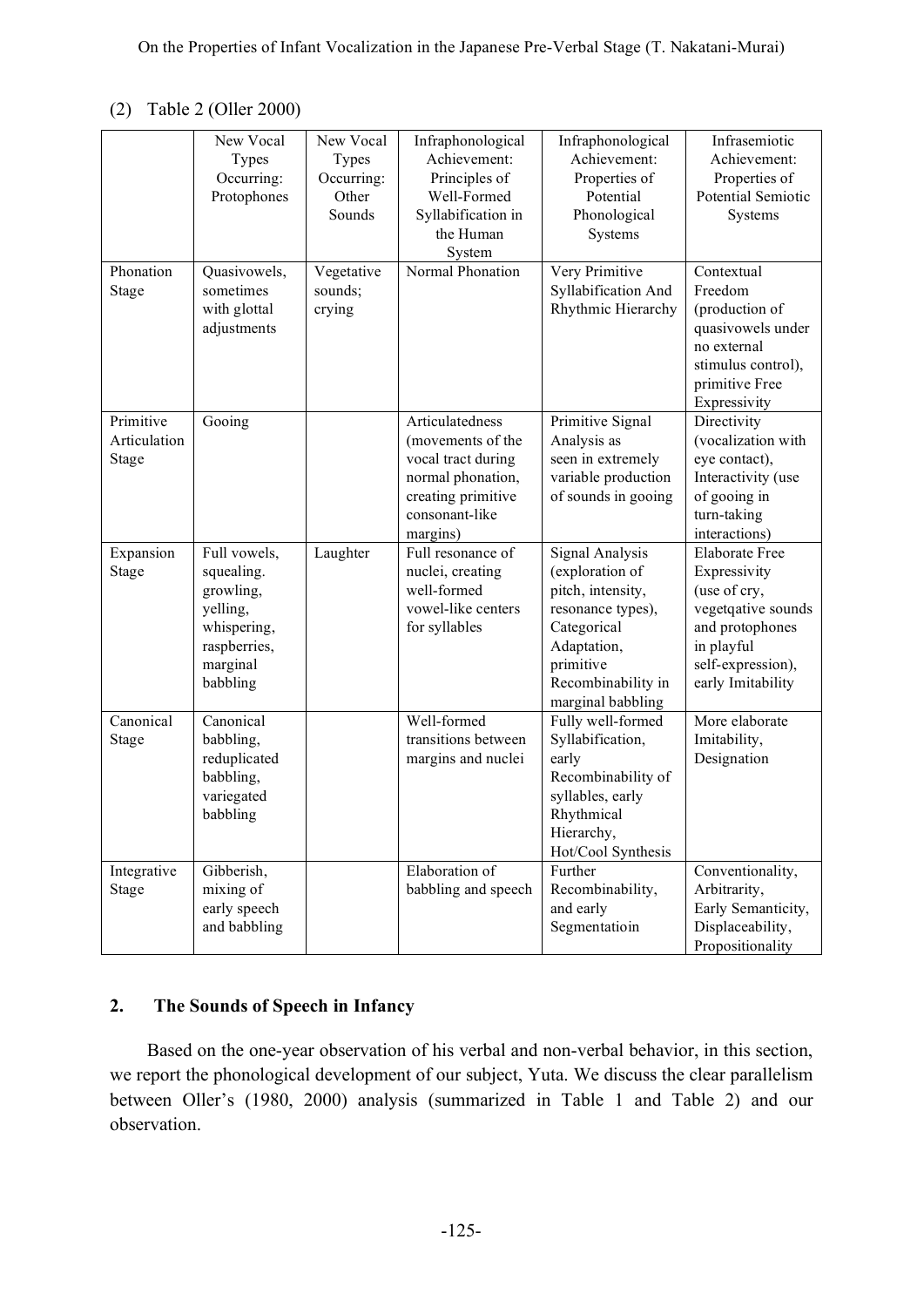## **2.1. The Phonation Stage**

According to Oller (1980, 2000), in the first stage, which is termed the Phonation stage, infants produce "comfort sounds" with normal speech-like phonation. Oller calls the syllabic nasals or nasalized vowels as quasi-resonant nucleus or quasivowels. When infants produce quasivowels, they will often have the mouth closed, or nearly closed. Though our subject didn't produce much sound in this stage besides crying, he also sometimes made quasivowel sound when he was hungry or discomforted.

# **2.2. The Primitive Articulation stage (GOO stage)**

The second stage is the Primitive Articulation stage, which was termed GOO stage by Oller (1980). According to Oller (2000), babies use gooing to do something important, and through the interactions that include gooing, they establish and build a relationship with their caretakers. According to Oller (1980), GOOs are back consonant-like sounds, often velars, and often voiced fricatives. They comprise the sound [x, k, g], and they may combine with quasi-resonant nucleus to produce syllable-like sounds, but the timing of the opening and closing of these syllables is irregular and not particularly adult-like. The typical sounds in this stage are [gu] and [ku].

Our subject got into this stage at around two months. It is notable that he started to produce conversation-like utterances with an addressee in front of him, and started to talk to himself in this period. Although the sound types were limited, the volume of his voice became louder. We observed, as Oller (2000) states, that our subject also used gooing to do something important, and he built a relationship with his caretakers through the interactions that include gooing: He vocalized for request, discomfort, comfort, and "a talk" with his caregivers.

Murasugi and Nakatani-Murai (2007) presented an analysis of his vocalization at this Primitive Articulation stage as the onset of the linguistic expression of request. We observed that he controls pitch and makes some gestures in order to make a request. Whenever he made a request, he tried to move his hands, and/or pressing out his tongue. An example is shown in (3). In (3), Yuta was lying on his bed, and he requested his mother's milk with the hands moving and the tongue pressing out.

(3) (Yuta  $(=Y)$  wants to drink mother's milk.) (1 mth 5 d.) Y: [a↑a↑a↑a↑a: a↑a↑a↑a: a: ] + (reaching gesture, pressing tongue out)

On the other hand, when he talked to someone or himself, his utterances were at low-pitch and he did not make gestures. We will come back to the issue on intonation and gestures in the next section.

In addition, in this stage, the child's sensitivity to the intonation was also observed. Hayashi (2003) argues that 7-8 month-old Japanese-speaking infant has sensitivity to their native rhythmic pattern. However, we found that infants are sensitive to it at a much earlier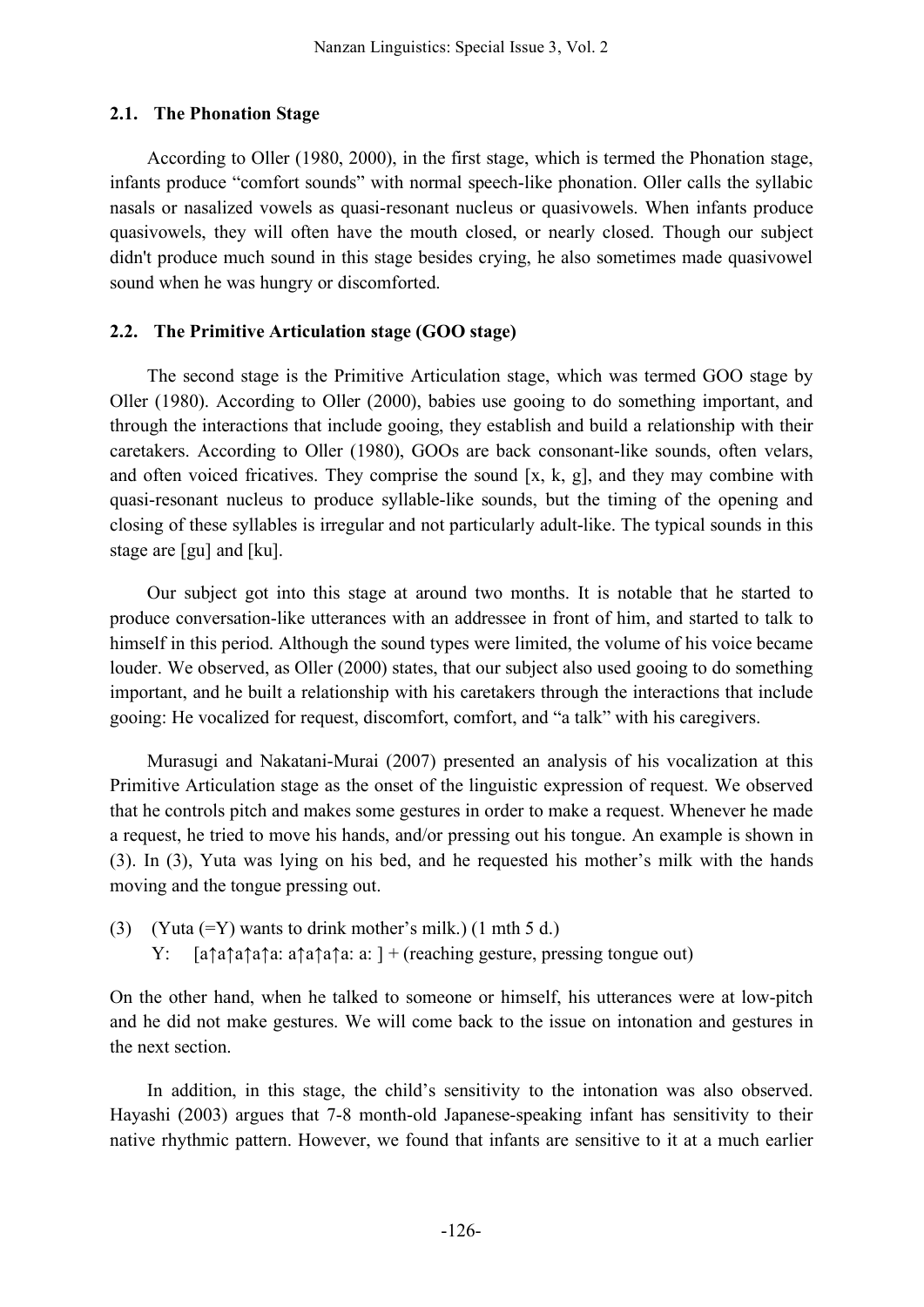stage. We observed that our subject imitated his father's intonation contour at the age of 2 months 26 days as shown in (4). This corresponds to the discovery of Kessen et al. (1979) and Masataka (1992). According to them, infants as young as 3 months can imitate variations in vocal pitch. In (4), Yuta and his father were having a talk, and right after his father said [o ha yo:], meaning "good morning", Yuta produced [o a yo] in exactly the same pitch accent, while a consonant [ha] became [a].

- (4) (Yuta is talking with his father  $(=F)$ .) (2 mth 26 d.) F:  $\lceil \frac{d}{d} \log v \rceil$ 
	- $Y: \quad \boxed{Q \text{ a }y\text{ o: } }$ 'Good morning.'

This observation implies that infants are sensitive to intonation at a very early stage of language acquisition, even at as early as the Primitive Articulation stage.

#### **2.3. The Expansion Stage**

According to Oller (2000), the third stage, or the Expansion Stage, is a period during which babies perform important functions with vocalization like the Primitive Articulation stage. Oller (2000) states that in the Expansion Stage, on the one hand the babies use social usage of sounds as in the Primitive Articulation stage, but they also use protophones for practice in vocal control. In this stage, infants produce various sounds. According to Oller (2000), in the Expansion stage, a variety of new types of sound develop such as full vowels, squealing, growling, yelling, whispering raspberries, and marginal babbling. Natheni and Oller (2001) also mentions the difficulties of identifying these pre-canonical sounds, because they do not fit the canonical categories of speech syllables and segments.

Yuta got into this Expansion stage when he was 3 months old. At this stage, he started to "talk" more frequently than before. Then, at the age of around 4-5 months, his voice became diversified even more. In this stage, He produced full vowels, raspberries, squealing, whispering, yelling, and marginal babbling exactly as Oller (1980, 2000) finds. Those sounds were often produced as sound play, but by analyzing his vocalization carefully, we noticed that he made some particular kinds of sound for the particular situation. For example, Yuta produced full vowels when he talked to himself or made a conversation with someone. In (5), Yuta "talked" to his father with full vowels, and in (6), he produced full vowels when his mother talked to him.

- (5) (Yuta talks with Father.) (3 mth 26 d.) Y: [a:→a:→au a:→a:→uku:→a:→]
- (6) (Yuta is in his baby chair. Mother talks to Yuta.) (3 mth 27 d.)  $Y: [a:\rightarrow u:\rightarrow a:\rightarrow a:\rightarrow \uparrow a:\rightarrow a:\rightarrow a:\rightarrow \downarrow a:\rightarrow]$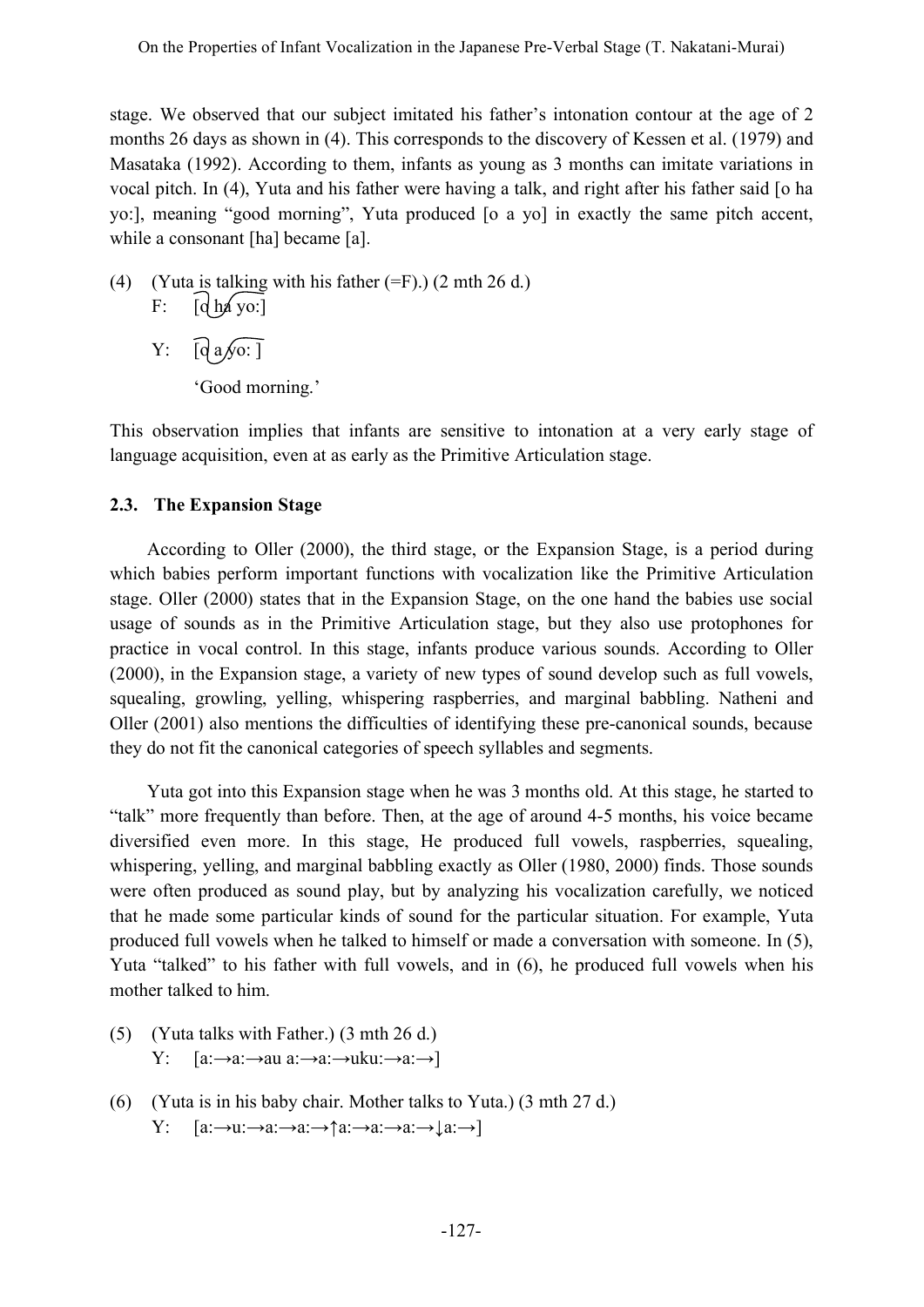(7) is an example of growling. Yuta produced the vowel sequence, when he felt good or he found something interesting. At the age of 4 months 13 days, we observed him producing growling as shown in (7). In (7), Yuta tried to touch the dishes on the table.

(7) (Yuta tries to touch the dishes on the table.) (4 mth 13 d.) Y:  $[ua:\rightarrow ua:\rightarrow]$ 

On the other hand, when he was frustrated or angry, he produced yelling as shown in (8). In (8), he is lying by his grandmother, and started yelling because he wanted to be held up.

(8) (Yuta wants to be held up.) (4 mth 12 d.) Y:  $[ua:\rightarrow na:\rightarrow \downarrow a:\rightarrow \downarrow a:\rightarrow \downarrow \rightarrow na:\rightarrow]$ 

Whispering was vocalized when he felt good. His father talked to Yuta, who was in a very good mood. Then, Yuta produced whispers as in (9).

(9) (Father talks to Yuta.) (4 mth 5 d.) Y:  $[a:\rightarrow a:\rightarrow]$ 

Oller (1980) mentions that the vocalization types of this stage changes radically from day to day. As Oller (1980) finds, in the case of Yuta also, the day-by-day-change was observed. At the middle expansion stage, around 4-5 months, he produced various sounds such as growling, yelling and whispering, but as time went by, some sounds such as growling and whispering disappeared. However, at around 6 months, whispering was observed frequently again, and he started to produce raspberries and marginal babbling.

At the end of his Expansion stage at around 6 months of age, he vocalized marginal babbling such as [ma n ma: / mya n ma: / ma: ]. Marginal babbling refers to a string of vowels such as [a: a:]. These sequences are not reduplicated and do not have regular timing to the syllables, unlike the babbling at the later stage or canonical babbling. Analyzing his productions, we noticed that he produced it when he needed his mother's assistance desperately. For instance, he produced it when he really wanted to drink his mother's milk.

It should be noted here that [ma n ma: / mya n ma: / ma: ] resembles the sound of [ma n ma], which means 'food' and/or [ma ma] meaning 'mother' in Japanese. Among Japanese-speaking infants, it is widely known that [ma n ma] or [ma ma] is a common first word that the Japanese-speaking infants produce. Therefore, it is plausible to conjecture that it is a one-word utterance referring to the food or the mother. However, we consider the one we observe in this stage is still one of the marginal babblings, which contains nasal sound as he has not started any other one-word words.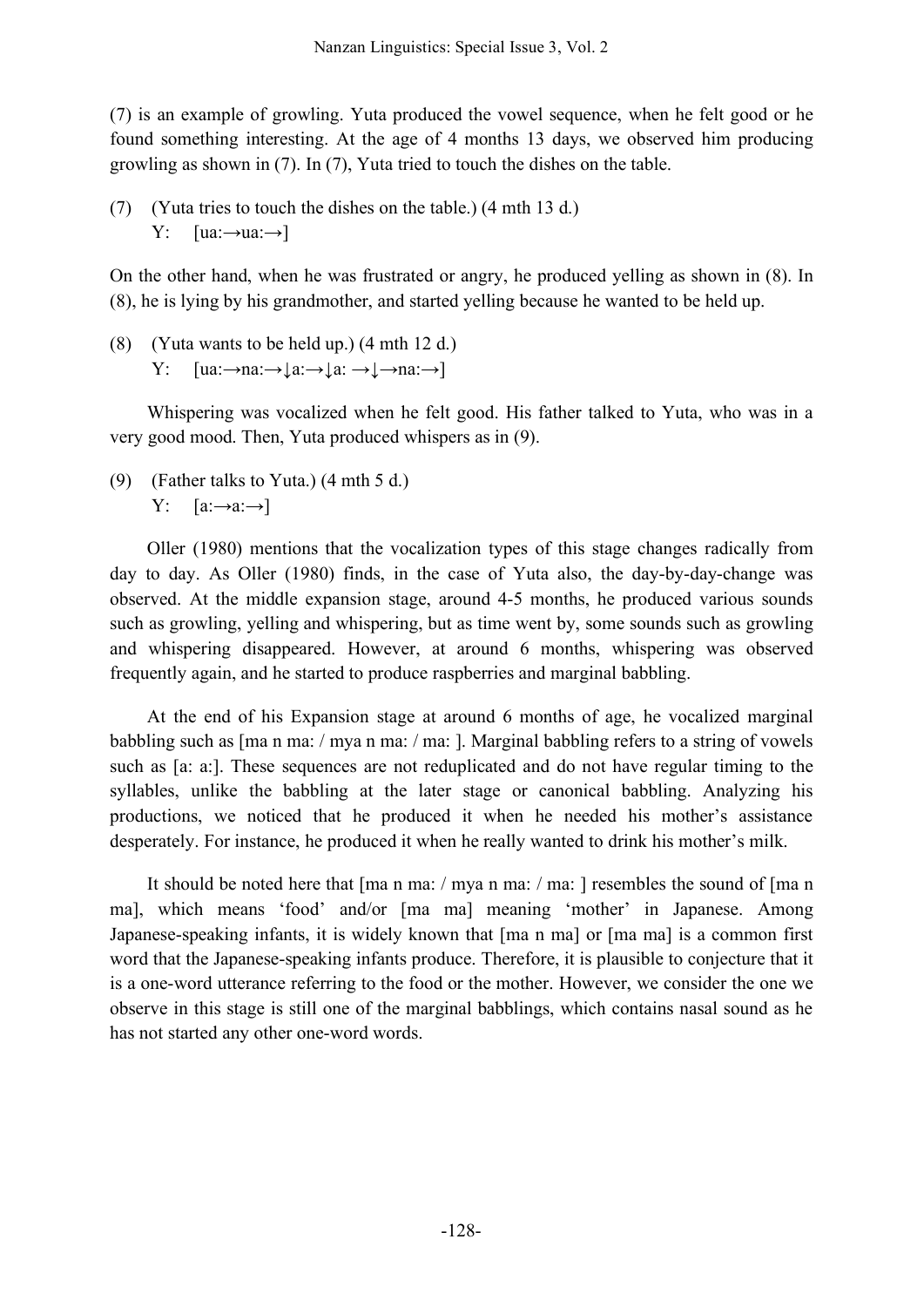## **2.4. The Canonical Stage**

The fourth stage, or the Canonical stage, is usually identified with the onset of babbling. This stage is characterized by the production of reduplicated sequences. Typically, a string of consonants and vowels such as [ba ba ba] or [da da da] are produced.

Yuta got into this stage at the age of around 7 months, and he is still at this stage right now (8 mths 20 d.). Observing his vocalization carefully, we noticed an interesting fact: The mastering of canonical babbling goes step by step. We could videotape the process of acquiring canonical babbling as shown in (10) and (11). In (10), first, Yuta vocalized labial, [b: b:], which is termed the sound of raspberries in Oller (1980, 2000), and he repeatedly opened and shut his mouth. Then, the next day, he mastered the canonical babbling, [ba ba ba] as shown in (11). In the context of both (10) and (11), he was in a very good mood.

- (10) (Yuta sits in his baby chair.) (6 mth 5 d.) Y: [b:b:b:] (open and shut the mouth)
- (11) (Yuta stands in his bed.) (6 mth 6 d.) Y: [bua:bababa babababa:ba:]

As mentioned in 2.3, the sound of infant speech also fluctuates everyday in this stage. Sometimes [ba ba ba], sometimes [da da da], and sometimes it equips intonation contour.

## **3. Intonation and Gestures**

## **3.1. Intonation**

Intonation is one of the properties of "language" that children show before the onset of adult languages. Menn (1975) reports that babbling equips intonation contours, and many children make requests and rejections with intonation contours carried by babble-sequences. de Boysson-Bardies and Vihman (1991) reports that babbling equips intonation contours which are compatible with the language around them by 10 to 12 months of age. As mentioned in 2.2, our subject Yuta started employing intonation and gestures in Primitive Articulation stage. In this section, we are going to discuss the function of those properties, specifically intonation and gestures.

## **3.1.1.Intonation in Babbling and One-Word Utterances**

Nakatani (2005), based on her longitudinal observation, reports that her subject Niko made proper use of the intonation of babbling and one-word utterances depending on the intended sentence types. Niko's verbal behavior was characterized of her long Variegated Babbling stage. From 1:3 through 1:8, despite the fact that she understood the parental speech very well, her utterances were very much limited to the variegated babbling such as [a, a, a],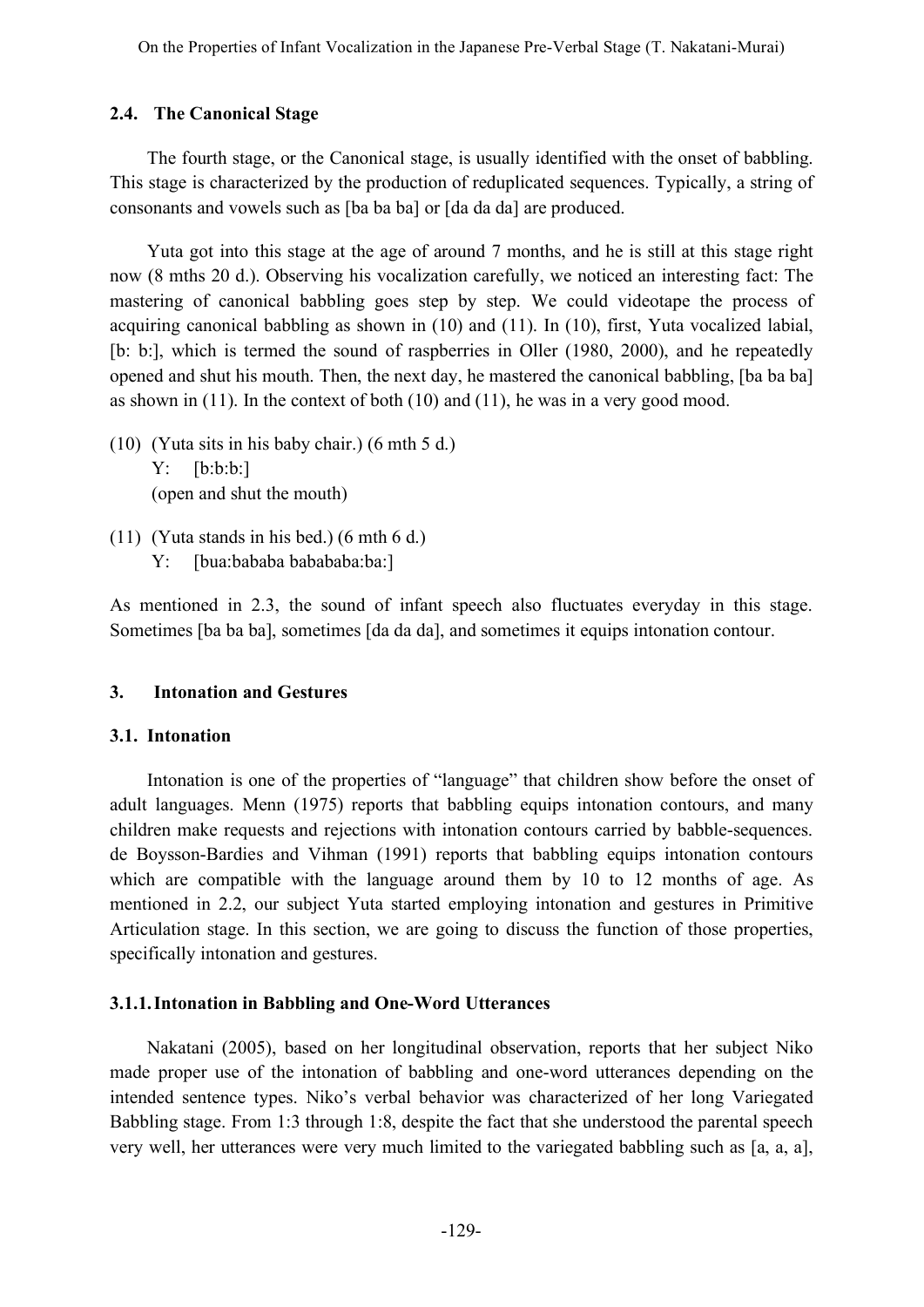and her one-word was very few in number until 1:8. It was only after 1:8 that she started producing one-word utterances. Nakatani (2005) discusses that the babbling and one-word utterances of Niko were associated with the rising intonation contour for request and demand; while lowering intonation contour was associated with the declaratives. For example, in (12a), Niko asked a question using babbling with rising contour, and in (12b), she replied with the falling contour because at that time she was satisfied with the answer that the mother gave. Arrows indicate the intonation contours.

- (12) (Niko (=N) is reading a picture book with mother (=M). She sees a page with a lot of washing hanged out on the line.) (1 yr 7 mth)
	- a. N:  $[a \uparrow a \uparrow a]$  + (points to a pair of socks in the book)
		- M: Kutsushita da yo. Kore ga Nena-tyan no. Kore ga Niko-tyan no. socks -Cop this-Nom Nena's this-Nom Niko's

'This is a pair of socks. This is Nena's, and this is Niko's.'

- b. N: [a:↓a:↓a:↓a:↓]
- c. N:  $[a \uparrow a] + (points to a dollar in the book)$ 
	- M: Kore wa Niko-tyan no oningyoo. this-Nom Niko's doll

'This is Niko's doll.'

- d. N:  $[a \uparrow a]$  + (points to an apron)
	- M: Kore wa Aa-tyan no epuron. this-Nom Aa-tyan's apron 'This is Aa-tyan's apron.'
- e. N:  $[a \uparrow a] + (points to a pair of two terms)$ 
	- M: Kore wa Aa-tyan no zubon. this-Nom Aa-tyan's trousers 'This is Aa-tyan's trousers.'
	-
- f. N:  $[a \uparrow a] + (points to a swimsuit)$ 
	- M: Kore wa Aa-tyan no mizugi. this-Nom Aa-tyan's swimsuit

'This is Aa-tyan's swimsuit.'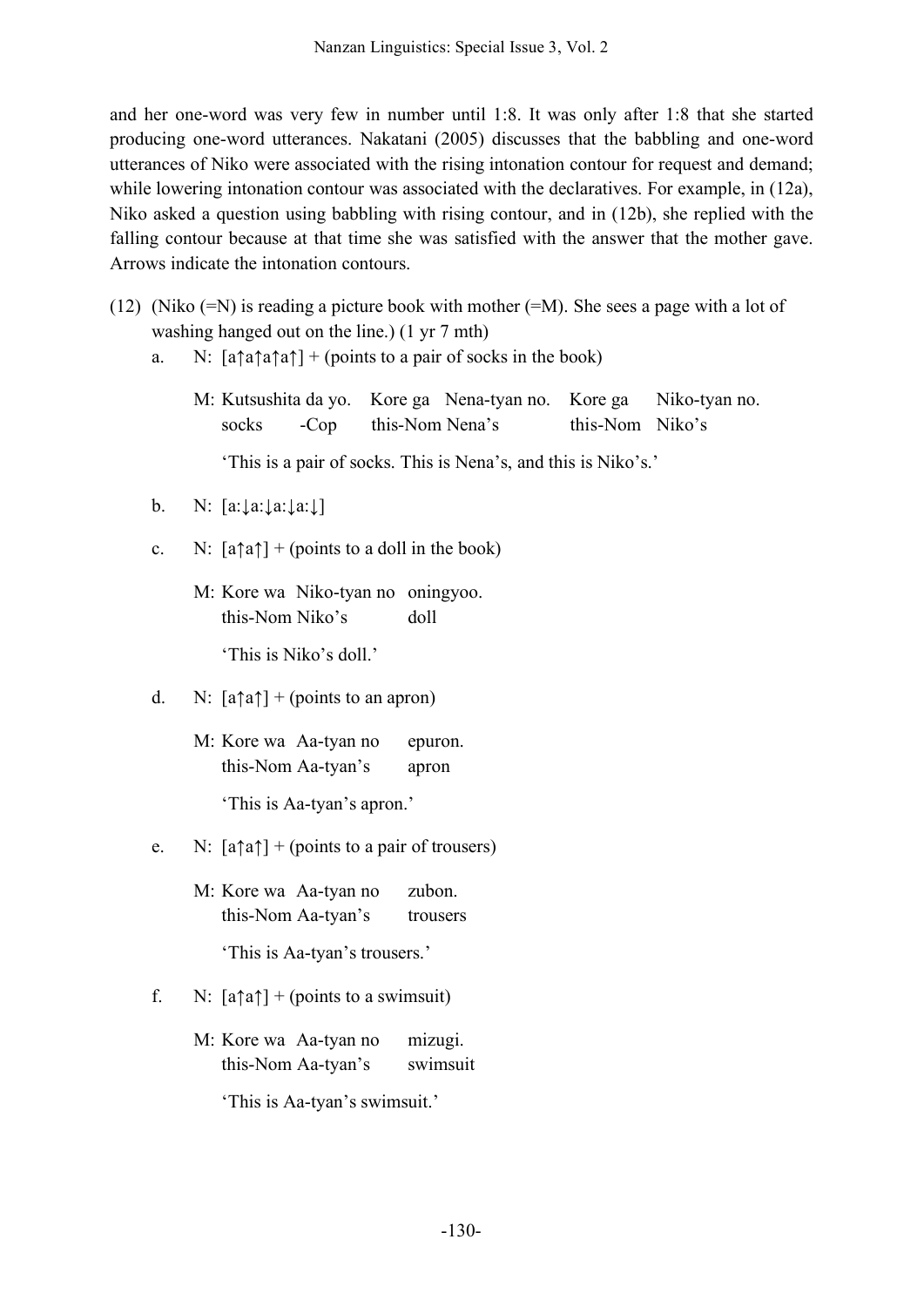g. N: [a:↓a:↓a:↓a:↓]  $[a:\downarrow a:\downarrow a:\downarrow]$  + (points to a pair of socks)

The pattern of intonation in single-word utterances is almost parallel with that of babbling. Again, Niko was reading a picture book with her mother in (13). In (13a), Niko wanted to ask whether or not those socks belong to Nena, her sister, and Aatan, her mother. In this case, her intonation contour was upwards. However, in (13b), since her mother replied Niko's question, Niko was satisfied with her production. Then, her intonation contour was downwards in (13b). The line shows the intonation contour.

(13) (Niko is reading a book.) (1 yr 10 mth)

a. N: [nena] (=sister's name) [a: tan] (=mother)  $[nn:\uparrow]$  + (points to a pair of pants in a book)

M: Aa-tyant to onaji. Aa-tyan and same 'It is the same as Aa-tyan's pants.'

b. N:  $\widehat{[ne\$ \na]  $\widehat{[a:\ \}$ tan]

- c. N:  $[nn\uparrow n\uparrow] + (points to a swimsuit in a book)$ 
	- M: Mizugi da yo. swimsuit -Cop

'It is a swimsuit.'

Puuru de kita desho. swimming pool at wore -Cop

'You wore it in the swimming pool.'

- d. N:  $[pu\sqrt{ul}]$   $[pu\sqrt{ul}]$  (= swimming pool)
- e. N:  $[ii: /ii]$  (=grandpa) + (points to an underwear in a book)
	- M: Jiiji no pantsu. grandpa's underwear

'Yes, it's Jiji's (=grandpa's) underwear.'

In questions, the subject raised her intonation contours. In contrast, in the production of statement with satisfaction, the intonation contour fell. At the stage where the sentences are not verbally syntactically structured, in the utterances in babbling and one-word stages, infants represent their request or satisfaction controlling the intonation. Murasugi and Nakatani (2005) present a further analysis for the questions and requests in the babbling and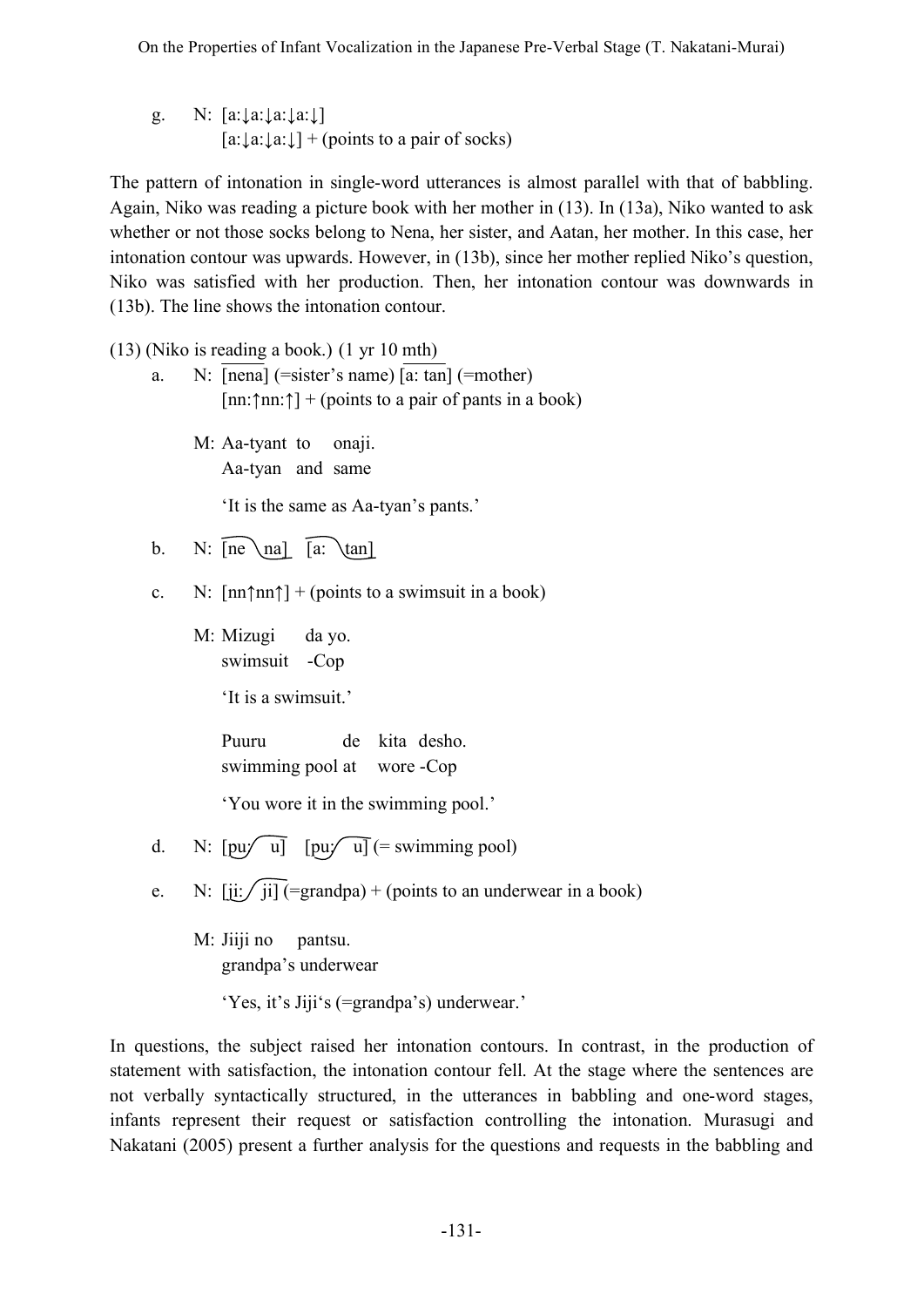one-word stages, and find that they are associated with the specific (rising) intonation. They propose that the intonation carries the function that functional categories eventually take care of in the adult grammar.

## **3.1.2.The Vocalization in Precanonical Stage**

Although Nakatani (2005) and Murasugi and Nakatani (2005) report the use of intonation in babbling and single-word stages, we find that intonation as a linguistic marker actually appear much earlier. As we have mentioned in 2.2, we found that utterances in the Primitive Articulation stage and the Expansion stage are already associated with intonation and gestures. Depending on the intended meaning, we found that there is a specific pattern in the usage of intonation and gestures. Vocalizations for request are at high-pitch accompanied by some reaching gestures and tongue pressing out. (3) is one of the examples of vocalization for request, which is repeated below.

(3) (Yuta wants to drink mother's milk.) (1 mth 5 d.) Y: [ a↑ a↑ a↑ a↑ a: a↑ a↑ a↑ a: a: ] + (reaching gesture, pressing tongue out)

(14) and (15) are also the examples of which intended meaning are request. In (14), he was asking for mother's milk, and in (15), he wanted to be held up from his bed, or drink mother's milk. Both vocalizations contain the same properties as shown in (3), i.e., high-pitch, reaching gesture and tongue pressing out.

- (14) (Yuta wants to drink mother's milk.) (1 mth 2 d.) Y: [a↑a↑a↑a↑a: a↑a↑a↑a↑a: a↑] + (reaching gesture, pressing tongue out)
- (15) (Yuta wants to be held up or drink mother's milk.) (1 mth 12 d.) Y: [a:↑a↑a↑a:↑a↑a↑a↑a↑a: a↑] + (reaching gesture, pressing tongue out)

On the other hand, when Yuta produced declarative utterances in the situation such as talking with his father, the strings were associated with low-pitch, and he hardly moved his arms. (16), (17) and (18) are some of the observed data indicating such situation. The example in (16) was recorded when Yuta was at the age of 2 months and 16 days. Yuta was staying with his mother at first, but when she left, he started to produce full vowels at high pitch and started moving his arms, since he did not want to be left alone. The example is shown in (16a). Then, when his father came along and talked to him, he started to vocalize at low pitch and stopped moving his arms as in (16b).

(16) (Yuta is lying on a cushion.) (2 mth 16 d.)

a. M: Yuta, okaasan hanare chauyo. Yuta mother leave -Cop 'Yuta, mother is leaving.'

Y:  $[a:\rightarrow a:\rightarrow a:\rightarrow aa:\rightarrow a\uparrow a\uparrow a\uparrow a\uparrow a] + (hand-moving)$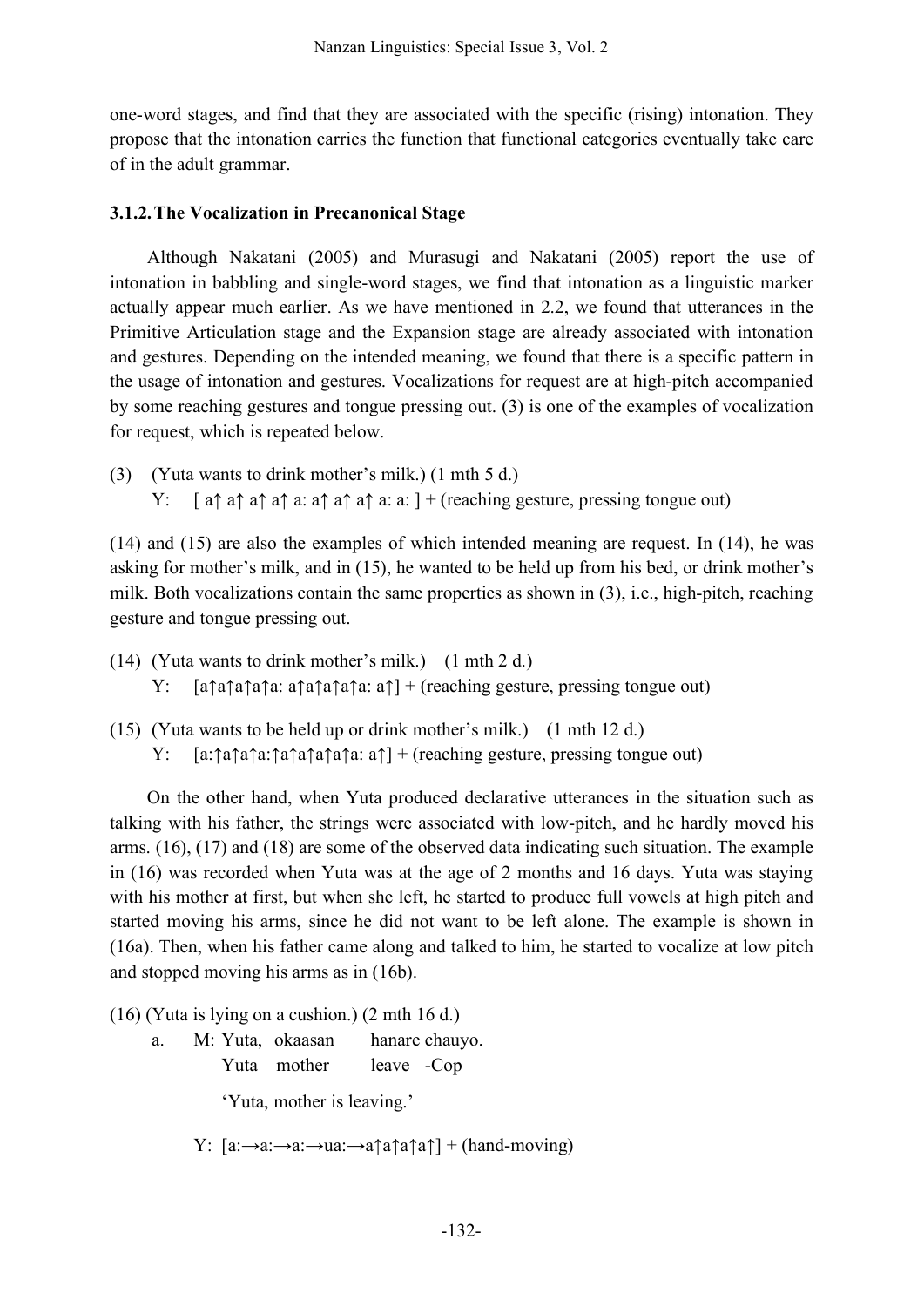- b. F: Yuta. (Father coming)
	- Y:  $[ua:→a:→a:→a:→a]$

Compare (16a) with (16b), (17) and (18). In (17) and (18), he is talking with his mother. His vocalizations were low-pitched, and he did not use any gestures.

- (17) (Yuta is talking with mother.) (2 mth 29 d.)  $Y: [u:\rightarrow u:\rightarrow aue:\uparrow u:\rightarrow u:\rightarrow u:\rightarrow I]$
- (18) (Yuta is talking with mother. Mother asked him what they did that day.) (3 mth 23 d.) Y:  $[a:\rightarrow a: u:\rightarrow au:\rightarrow a:\rightarrow a:u:\downarrow]$

To the observer, it seemed that Yuta uses different pitch patterns depending on his intension. Interestingly, the variety of intonation disappeared as he grows and acquires new ways to express himself after about 4 months. Now, at 8.5 months old, he makes a request with gestures (mainly by reaching his hands) and crying, stamping the floor. These findings are not necessarily compatible with Nakatani's (2005) observation that the vocalization at the early acquisition stage has intonation patterns depending on the intended sentence types. However, if intonation is truly innate language properties, Yuta's intonation patterns should remain in his vocalizations as Nakatani's (2005) findings. We will continue observing our subject and see how he uses intonation.

## **3.2. Gestures**

It has been found that children use gestures instead of lexicons at the pre-verbal stage. Caselli (1990), for example, investigates the child's communication with gestures and the relation between the child's gestures and languages. He states that the deictic gestures are context-bound, while the referential gestures contain semantic content which does not change the meaning depending on the context. Acredolo and Goodwyn (1988) also propose that symbolic gestures are equivalent to the vocalization in the early language development.

Pettito and Marentette (1991) state that deaf infants produce the manual babbling. The similarities between manual and vocal babbling suggest that there is a unitary language capacity that underlies the signed and spoken language acquisition. Therefore, it is plausible that hearing infants at pre-verbal stage use gestures as "language" which corresponds to adult vocal lexicons.

# **3.2.1.Referential Gestures**

Nakatani (2005) reports that her subject also used gestures very early to convey linguistic meanings. For example, her subject expressed her pleasant feeling by hugging-gesture at the age of one year and seven months as shown in (19). In (19), Niko was eating jelly, and when a researcher asked whether or not the jelly tasted good to Niko, she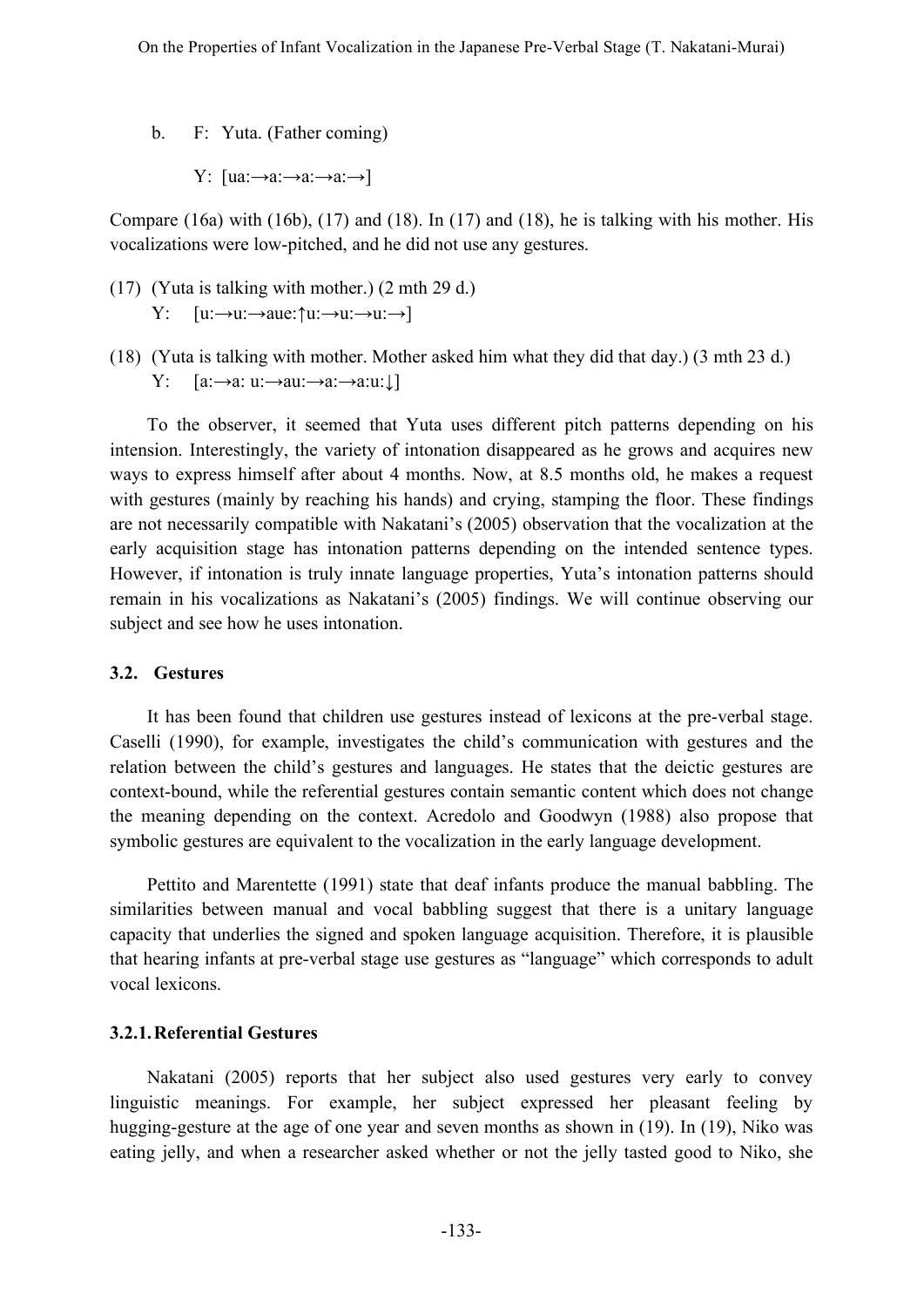replied to the question by giving hugging-gesture to the mother and the researcher.

(19) (Niko is eating jelly.) (1yr 7 mth)

Researcher: Niko-tyan oishii no? Niko-tyan delicious -Cop

'Niko, is it good?'

(Niko hugged the shoulder of her mother first, and then hugged the shoulder of the researcher.)

Since caregivers tend to use gestures when they talk to children, it is natural for children to perceive gestures linguistically meaningful. However, the forms of gestures Niko used were not the imitation of her caregivers. Rather they were unique to Niko. Therefore, the gestures are not considered to be the imitation. Niko created them herself.

In our study, a referential gesture was observed at 7-month-old. He clapped his hands when he was pleased. (20) and (21) are the examples of referential gestures that Yuta made. In (20), Yuta was playing with a chestnut with his mother. When Yuta took the chestnut from his mother's hand, he clapped his hands, smiling. Then, in (20), Yuta was playing with his mother again using a ball, clapping his hands.

- (20) (Yuta is playing with a chestnut with mother.) (7 mth 3 d.)
	- Y: (taking a chestnut from mother and clapping his hands)
- (21) (Yuta is playing with a ball with mother.) (7 mth 4 d.) Y: (clapping his hands)

In Yuta's case, his caregivers clapped their hands, whenever he achieved some new things, for instance, rolling over, or when he did some good things. Hence, it is plausible to consider that Yuta just imitated the gesture that his caregivers made. Indeed, the form of his gesture probably based on the input that his caregivers gave.

However, the way he used it was different from the caregivers'. The caregivers clapped their hands only when they praised him for his achievement. In contrast, he clapped his hands spontaneously whenever he was pleased. In addition, he patted the person or the object around him when he was pleased at around 8 months. He patted the table when he ate, or he patted his parents on the shoulders or the legs when he nestled them. By those gestures, he seemed to express his pleasant feeling or his affection. Note here that his caregivers patted him on the back or the shoulders when they tried to sooth him, but they never patted the table when they showed their pleasant feeling. The form of his gesture in those contexts was unique to him. Therefore, we consider that the gestures above were not imitations, but his original ones. Although the form of his gestures might have been partly perceived in the input by Yuta, he created his own gestures as meaningful signs by himself as Nakatani's (2005) subject Niko showed.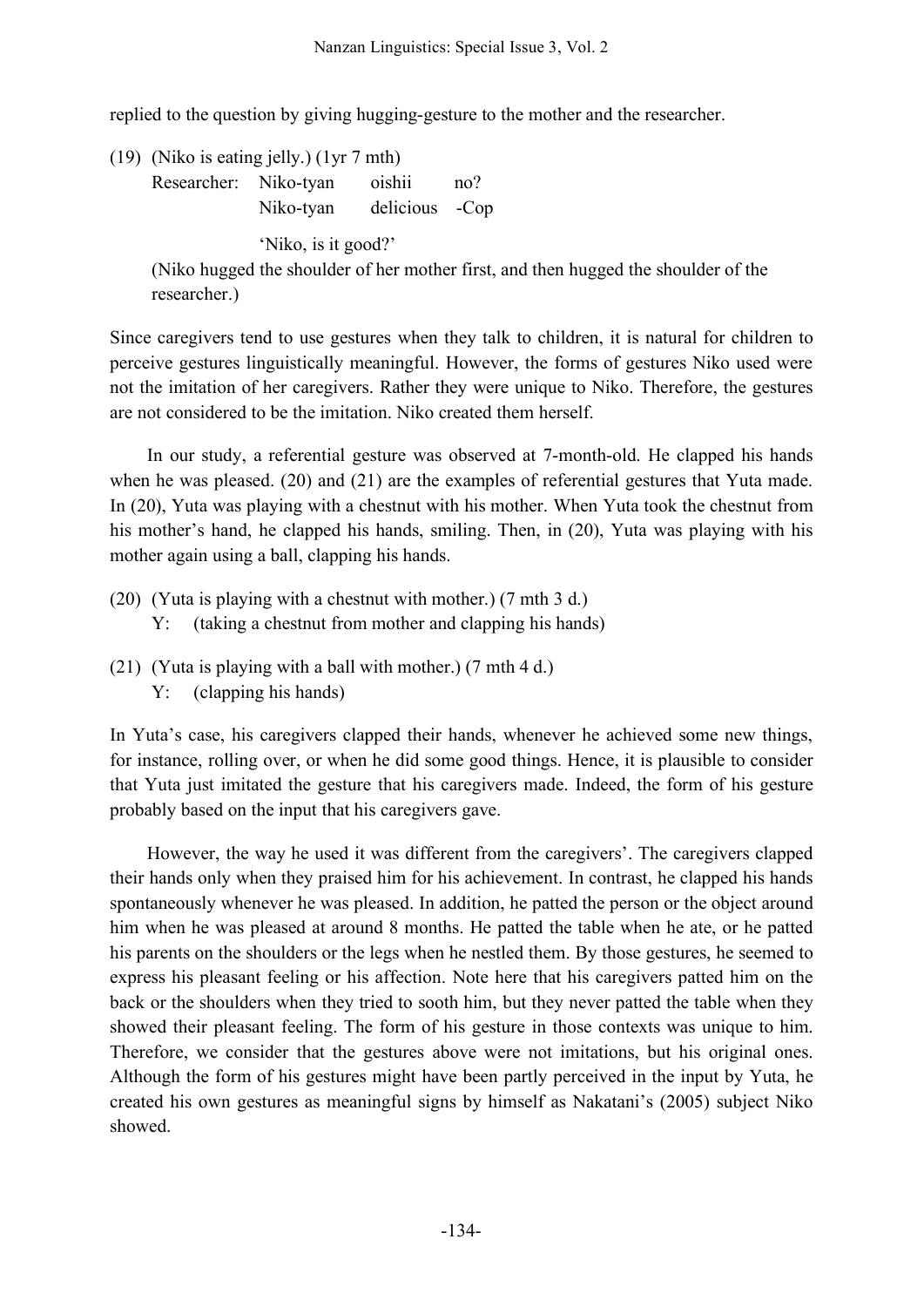#### **4. Conclusion**

In this paper, based on a longitudinal observational study of a Japanese-speaking child from 1 month 3 days till 8 months 20 days of age, first, we proposed the parallel order of sound acquisition and the types of speech sound with Oller's (1980, 2000) observation. We also found that two-month-old infant could imitate several variation of vocal pitch as Kessen, et al (1979) and Masataka (1992) report. We also presented a longitudinal report that intonation and gestures are employed at a very early stage of language acquisition. In particular, we proposed that the control of pitch and the use of gestures for request are observed even in the Primitive Articulation stage.

As the child develops, the way of representing request seems to change. It seems that Yuta, who once used intonation in 2 to 4 months frequently, stopped using intonation for making request at around 4 months. At present (8.5 months, the Canonical Stage), he does not use intonation to make a request either. After the intonation contour "disappeared" in his speech, in 2 months through 8.5 months, he actually stretched his hands toward the objects that he wanted to get. Because of the "exploration" of gestures and various kinds of sound available to the babies, the use of intonation may disappear temporarily to convey the meaning of request, which used to be marked by the intonation at the Primitive Articulation stage.

Recall here that Nakatani (2005) and Murasugi and Nakatani (2005) discuss that the vocalization of her subject, Niko, employs intonation depending on intended sentence types in canonical and one-word stage. Given their observation and analysis, we expect that our present subject, Yuta, might also start to use intonation again for making a request, as Niko did. We will leave this possibility for our future research. To attain the full understanding of the strong continuity of language acquisition and the variation in the nonverbal/verbal realization, we will keep observing our subject Yuta carefully from now on too.

The research of Infants' speech is difficult, partly because it is hard to establish the basic common linguistic unit among the researchers. Oller (2000) discusses that there are cultural differences found in the treatment of the categorization of sounds and the interpretation of the infants' intended communicative functions. He also indicates the potential lexical ambiguities of those terms and imperfection in translating them.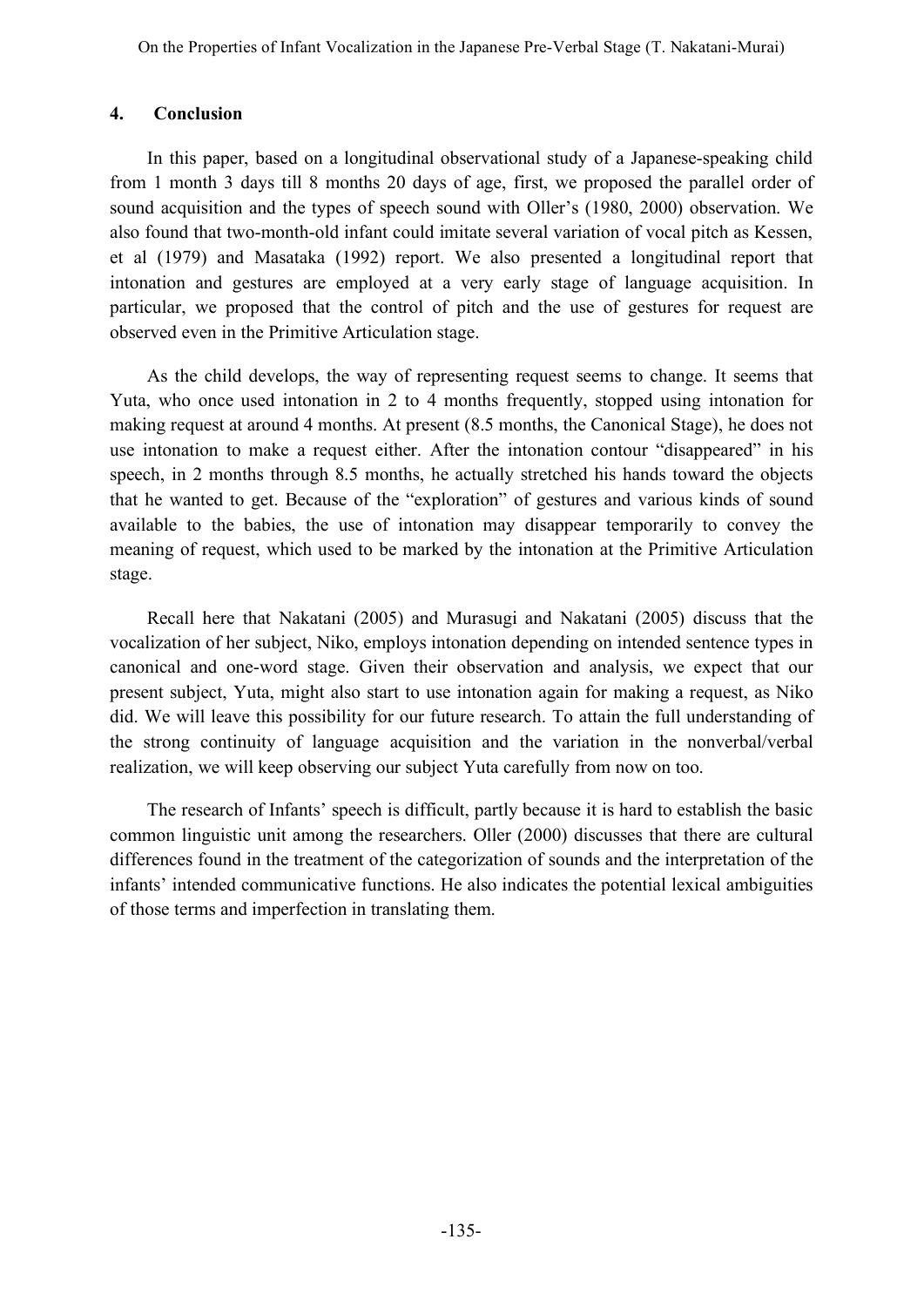| English    | Spanish         | French       | German         | Chinese                   | Czech    |
|------------|-----------------|--------------|----------------|---------------------------|----------|
|            |                 |              |                | (Mandarin)                |          |
| <b>Cry</b> | Lloro           | Cri          | Schrei         | $Ku(1)^*$                 | Křik     |
| Laugh      | Risa            | Rire         | Lachen         | Siaw(4)                   | Smich    |
| Goo        | Gorgojeo        | Roucoulement | Gurren         | $T_{\text{sitsigugu}(1)}$ | Vrkat    |
| Squeal     | Chillido        | Cri aigu     | Quietschen     | 9                         | Pistěni  |
| Growl      | Gruñido         | Grognement   | <b>Brummen</b> | How(3)                    | Mrčěni   |
| Raspberry  | Trompetilla     | Faire pfft   | Prusten        | $\gamma$                  | Prskani  |
| Babble     | <b>Balbuceo</b> | Babillage    | Plappern       | Yaya(1)                   | Žvatlani |
|            |                 |              |                | Sueh $(2)$ , Yi $(3)$     |          |

(22) Table 3 Terms for a Few infant Sounds in Six Languages (Oller 2000)

\*tones according to the Mandarin standard: 1=high/flat, 2=rising, 3=dipping, 4=falling, 5=light

Observe Table 3 in (22), for example, Raspberries and Squeals are very short terms in English. However, in Mandarin Chinese, Raspberries and Squeals are described in long phrases. They are not represented by common simple terms, unlike English. "Growl" is termed "Gruñido" in Spanish, but "Gruñido" is often used to mean to grunt as well as to growl. The lexical meaning of "Growl" in English does not exactly correspond to "Gruñido" in Spanish. Thus, it is inevitable that the categorization or the interpretation of the infant vocalization tend to be influenced by the background of each researcher.

The paper presented here is an attempt to make a comparative speech study of the very young English- and Japanese-speaking infants. Despite the potential problem discussed above, however, if our study correctly describes the infants' speech, then, the fact that Japanese- and English-speaking children take the same route in the "exploration" of sounds is mysterious and interesting. Despite the differences of the social background and the order of input the infants receive, each infant "explores" the same sounds in the same order. If our findings provide a piece of evidence for the cross-linguistic parallelism in the very young infants' vocalization and gestures, then, it would indicate that the pre-verbal mechanism is also programmed in human beings, thereby supporting the innateness and universality of linguistic knowledge.

## **References**

- Acredolo, L. and S. Goodwyn (1988) "Symbolic Gesturing in Normal Infants," *Child Development* 59, 450-466.
- Caselli, M. C. (1990) "Communicative Gestures and First Words," In Volterra V. and Erting C.J. (ed.), *From Gesture to Language in Hearing and Deaf Children,* Springer, New York, 56-67.
- de Boysson-Bardies, B. and M. Vihman (1991) "Adaptation to Language: Evidence from Babbling and First Words in Four Languages," *Language* 67, 297-318.
- Jusczyk, P. W., A. Cutler, and N. Redanz (1993) "Preference for the Predominant Stress Patterns of English Words," *Child Development* 64, 675-678.